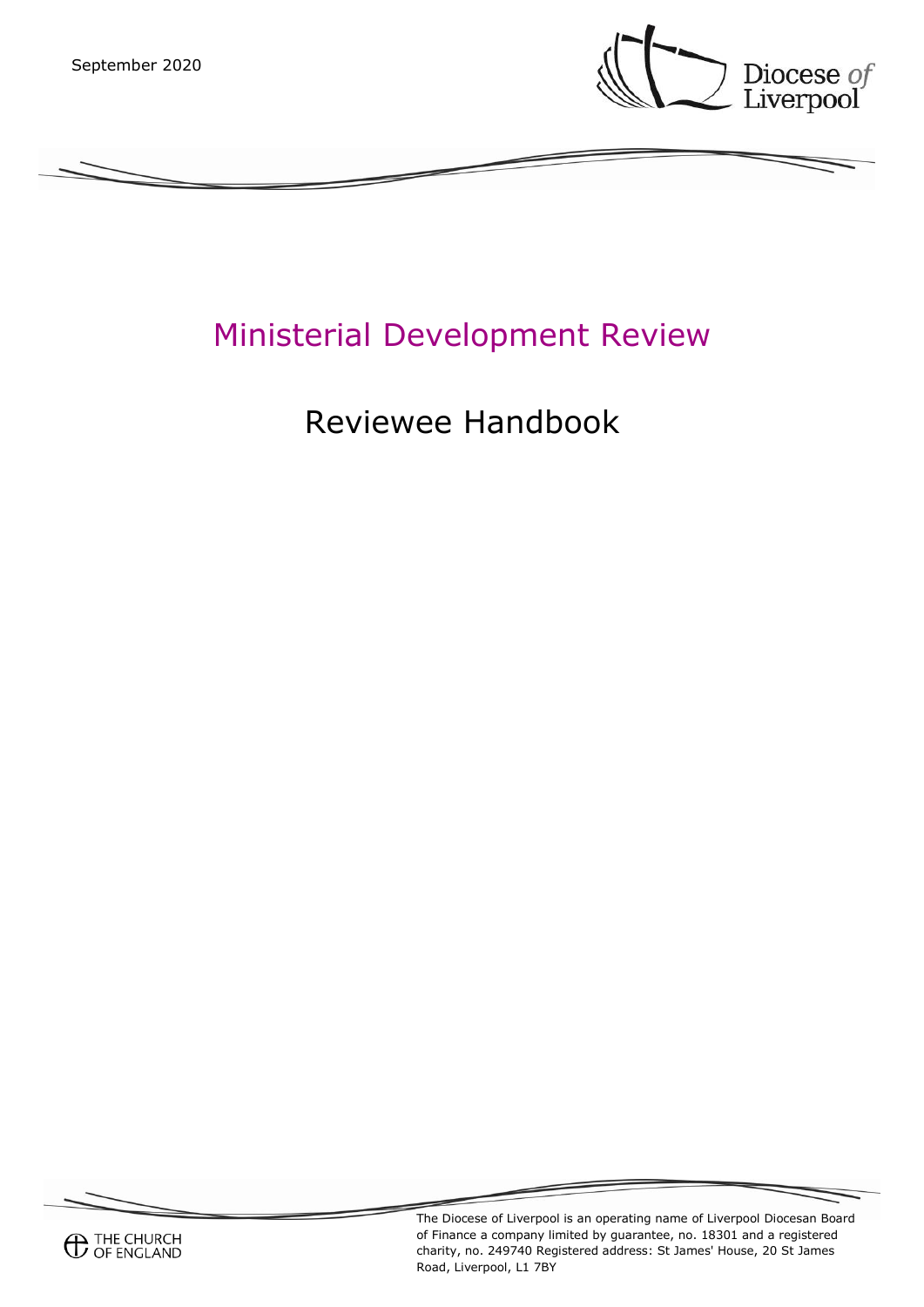# **Contents**

| $\mathbf{1}$ | Ministerial Development Review within the Diocese of Liverpool    |                  |
|--------------|-------------------------------------------------------------------|------------------|
|              | 1.1 Towards a Theology of Ministerial Development Review (MDR)    | $\overline{3}$   |
|              | 1.2 Principles and Overview of the MDR Scheme                     | $\overline{4}$   |
|              |                                                                   |                  |
| $\mathbf{2}$ | <b>Preparation for your Review</b>                                |                  |
|              | 2.1 The initial planning conversation with your Bishop's Reviewer | $\overline{5}$   |
|              | 2.2 Reflection on your ministry                                   | $6 \overline{6}$ |
|              | 2.3 Looking forward                                               | $\overline{Z}$   |
|              | 2.4 Final Reflections                                             | 8                |
|              |                                                                   |                  |
| 3            | The Review discussion and follow up                               |                  |
|              | 3.1 During the Review Discussion                                  | 8                |
|              | 3.2 After the Review                                              | 9                |
|              | 3.3 Meeting with one of the Bishops                               | 9                |
|              | 3.4 MDR oversight                                                 | 10               |
|              | <b>Appendices</b>                                                 |                  |
| $\mathbf{1}$ | An overview of the MDR Process                                    | <u> 11</u>       |
| 2            | Guidelines for the Listening Exercise                             | <u> 12</u>       |
| 3            | The Ordinal                                                       | <u>14</u>        |
| 4            | Diocesan Vision and the Rule of Life                              | 15               |
| 5            | Setting SMART objectives                                          | 17               |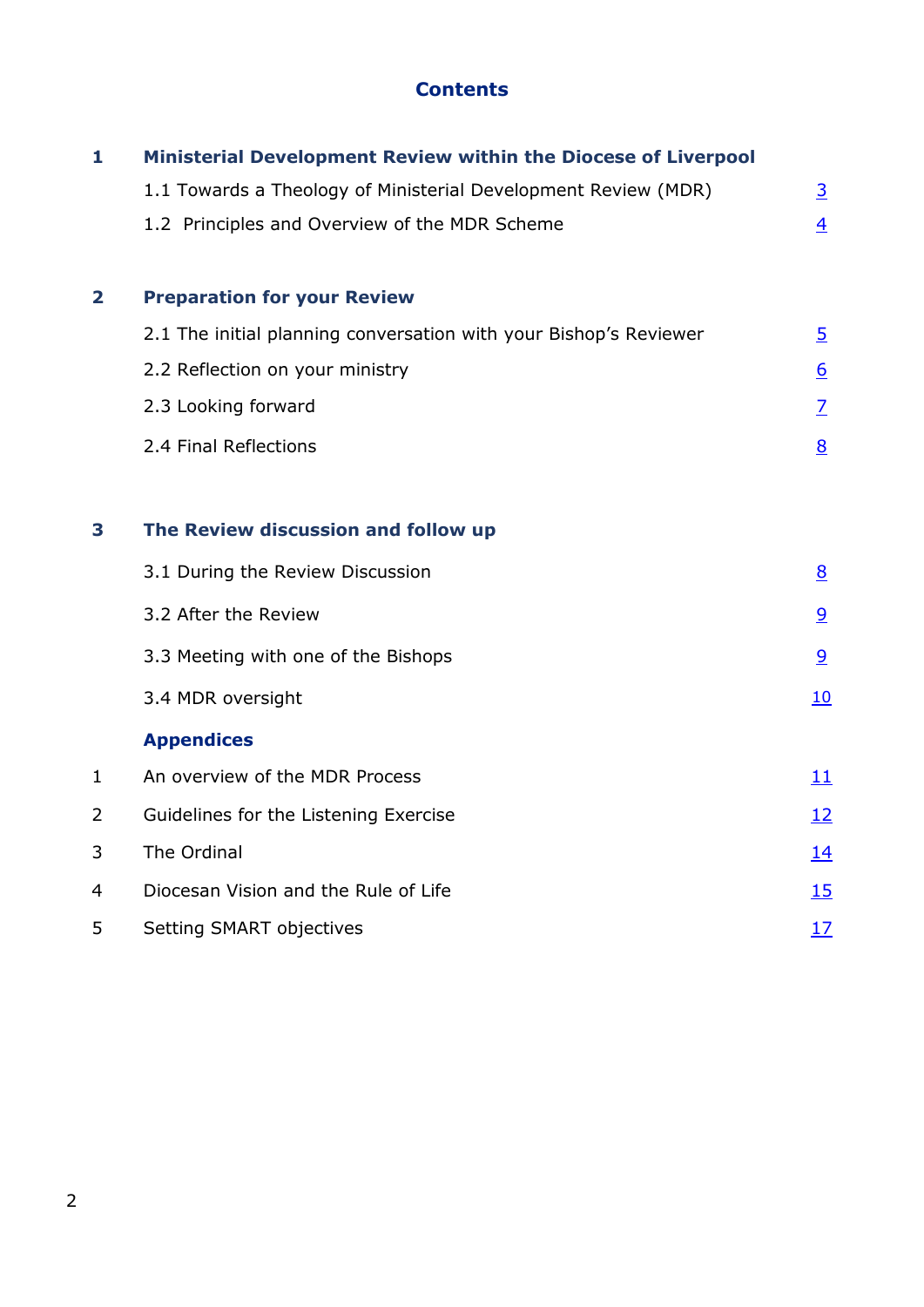## **1 Ministerial Development Review within the Diocese of Liverpool**

#### <span id="page-2-0"></span>**1.1 Towards a theology of Ministerial Development Review (MDR)**

*"For the grace of God has appeared, bringing salvation to all, training us to renounce impiety and worldly passions, and in the present age to live lives that are self-controlled, upright, and godly, while we wait for the blessed hope and the manifestation of the glory of our great God and Saviour, Jesus Christ. He it is who gave himself for us that he might redeem us from all iniquity and purify for himself a people of his own who are zealous for good deeds. Declare these things; exhort and reprove with all authority. Let no one look down on you."* (Titus 2:11-15, NRSV)

The dawning of the grace of God in Christ Jesus, and the doctrine of unmerited salvation by that grace alone, is regularly linked in Scripture with exhortations to personal holiness and effective action. This juxtaposition, and its apparent paradox, is set out most starkly and most clearly in Philippians: *"…work out your own salvation with fear and trembling; for it is God who is at work in you, enabling you both to will and to work for his good pleasure.*" (Phil 2:12b,13)

In the wider context of the Church's mission in these days, we believe that the task for us is to embrace a confident urgency, built on trust in God and on a keen awareness of the tasks before us. To embrace this confident urgency is to resist two temptations: first, the temptation to ignore the sovereignty of God and to whip up a furious anxiety based on purely secular models of success; and second, the temptation to sink into a quietist complacency which absolves the Church's ministers of any share in the effective action of God in the world.

MDR takes its place within this theological context. By engaging in the Review we are not appraising one another's job as if we were agreeing a bonus, whether worldly or eternal. Nor are we focused simply on ministerial self-development, as though the role of the Church were no more onerous than to deliver well-rounded clergy into heaven.

No, we are aligning ourselves with the calling and sending God so that we may know the power of the resurrection and may co-operate with our Lord in recognising and welcoming the Kingdom.

When the national guidelines say that the MDR is to be "searching", therefore, the word is to be understood in the full context of that acceptance of grace, training in holiness and zeal for good deeds of which the author of Titus speaks.

We are most grateful to our colleagues who share with us the shaping and delivery of MDR in the Diocese for holding these tensions in their work. And we ask you, as you engage in the process, to hold these tensions too. Thank you for your willingness to do so. This comes as always with every blessing and with our profound thanks to you for the ministry we share.

<span id="page-2-1"></span>+ Paul Liverport.

+ Belevey Wanning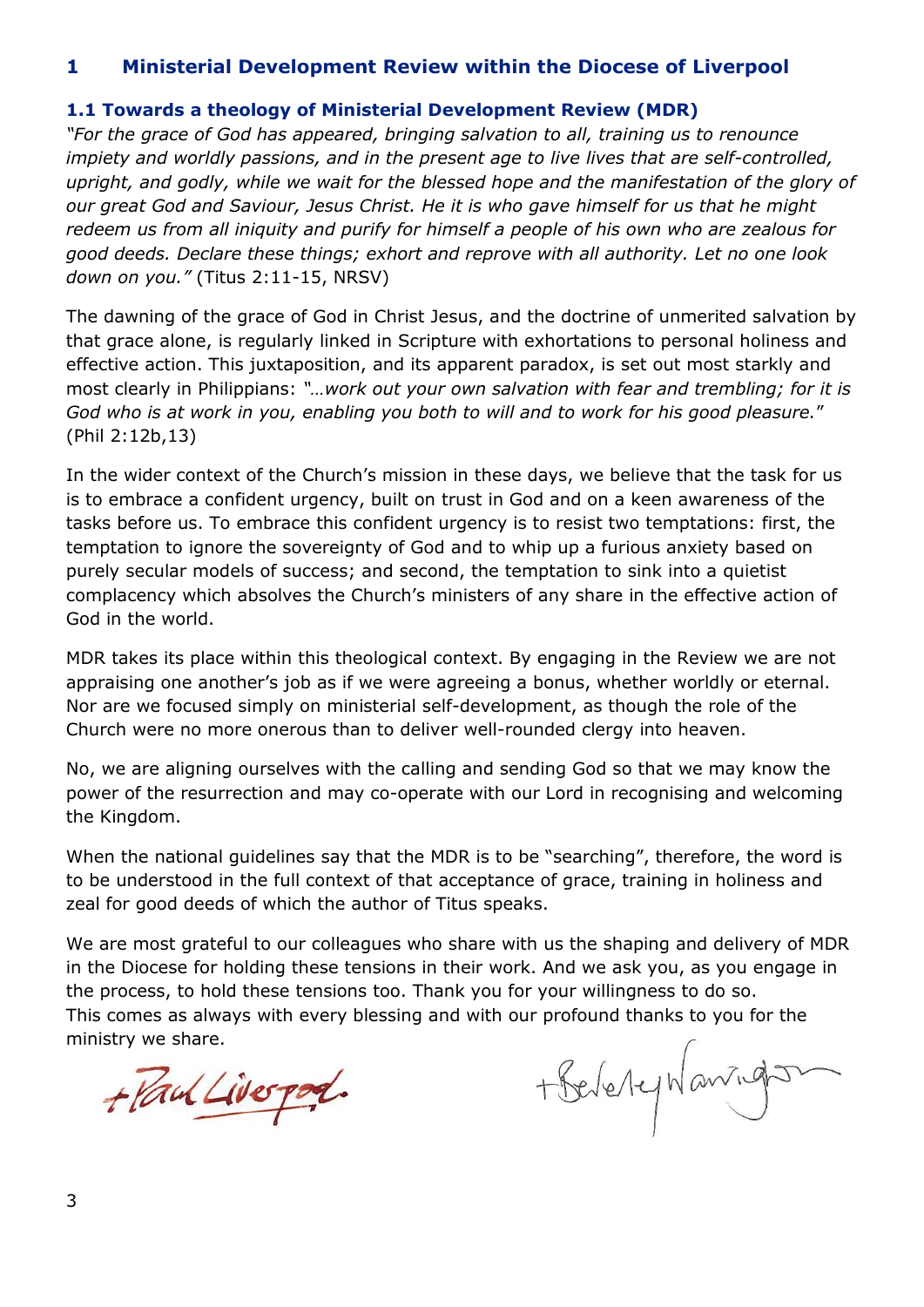## **1.2 Principles and Overview of the MDR scheme**

In May 2019 Bishop Paul set out several key principles which underpin the Ministerial Development Review (MDR) scheme within the diocese. These are:

- As the national guidelines make clear, an MDR is expected to be 'searching' and is 'founded on the assumption that all officeholders are responsible to God for the ministry entrusted to them and they are accountable to the Church and to one another for the way it is exercised'.
- As part of their personal discipleship within the Diocesan family, office holders will be expected to have committed themselves to the Rule of Life with its inner and outer journey, interpreted the Rule within their context and life and to encourage their congregations to embrace the Rule as an expression of personal and shared discipleship.
- Office holders are both encouraged and expected to be responsible for their spiritual and personal wellbeing, and for making those necessary demands and requests that will nurture this within the ministry they offer.
- Office holders should continue to reflect on the description of ministry in the Ordinal as well as on the specific hopes and plans of our Diocese, which are encapsulated in the "five numbers" (Appendix 4).
- The work of each of our office holders should be focused and guided by a role description that is realistic, challenging and held under regular review.

Ministerial Development Review in Liverpool, as in many dioceses, is an annual process for all licensed clergy. It is an aspect of the Episcopal oversight of the Bishop of Liverpool, and functions under his authority, and in keeping with the guidelines of the Church of England.

For all clergy under common tenure, except curates, $1$  MDR is a requirement as set out in legislation.<sup>2</sup> Clergy who have retained their freehold are also strongly encouraged to undertake an annual MDR.

Clergy who have been recently appointed to a new post will be undertaking the Fresh Start<sup>3</sup> programme, and it is recommended that they have their first MDR towards the end of their first year in a new post.

Clergy who are employed in Sector Ministry (Hospital, Prison, College Chaplain) or are in Self Supporting Ministry and hold the Bishop's Licence are encouraged to use the MDR

<sup>&</sup>lt;sup>1</sup> Curates do not need to undertake MDR as the process for Assessment at the End of Curacy (AEC) meets all of the requirements for a developmental review.

<sup>&</sup>lt;sup>2</sup> The Ecclesiastical Officers (Terms of Service) measure 2009.

 $3$  A twelve-month programme for all clergy new to the diocese or that have moved parish from within the diocese. It is a transitions programme mandated by the Bishop.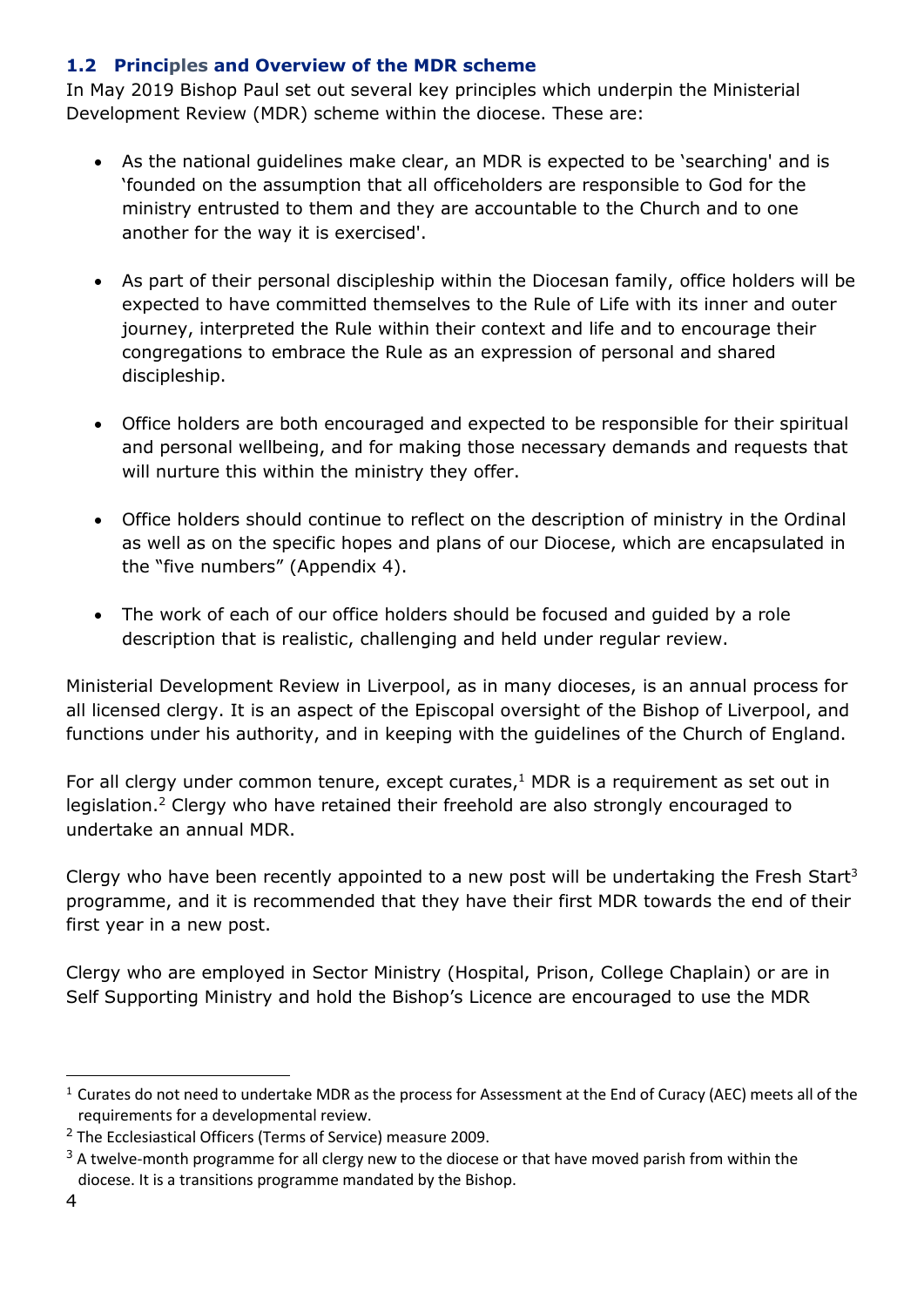process to help them reflect upon aspects of their ministry that might not be covered within their own organisation's appraisal/ performance review systems.<sup>4</sup>

MDR is a confidential process. The discussion is confidential between the Reviewee and Reviewer and the finished paperwork shared only with the Bishop, save one minor element, see para 2.4.

# **2 Preparation for your Review**

## <span id="page-4-0"></span>**2.1 The initial planning conversation with your Bishop's Reviewer**

An email from Bishop's Lodge will inform you and your Bishop's Reviewer that your MDR is due. The email will let you know who your Bishop's Reviewer will be and how to contact them <sup>5</sup> and will also include the paperwork for the Review. You should then have an initial discussion with your Bishop's Reviewer by phone or e-mail to:

- agree the date and time of your MDR Review discussion. The recommended time for the Review discussion is 1.5 to 2 hours.
- discuss the method that you will use to obtain feedback for the Listening Exercise and the selection of those who will be invited to participate (see Appendix 2).
- agree the date by which you will send the completed draft of the paperwork to your Reviewer before the MDR discussion, usually a week before the MDR discussion.

The paperwork you send to your Bishop's Reviewer is your Clergy Preparation and Summary document. Please note that you should also send your *objectives only from your last MDR – unless you have moved to a new post since your last MDR, on which see below and at Section 2.2*. Your Bishop's Reviewer will not retain last year's documentation so sending your objectives will serve to re-familiarise or to inform a new Reviewer.

Following this initial discussion, you should confirm the MDR date with Bishop's Lodge. **Please note that you have only four weeks to do this.** If the MDR date is not communicated within the four weeks, you will receive one reminder with a two-week deadline. If Bishop's Lodge have still not had a reply someone will be in contact with you to discuss the delay (please see section 3.4).

With an agreed MDR date and Bishop's Lodge notified you should do two things:

- 1. Begin the process of asking folks to contribute to the listening exercise (Appendix 2).
- 2. Set aside time to prepare your MDR paperwork.

If you are in the first year of a first incumbency or if you have moved to a new post of incumbent status in Liverpool you will most likely be on the diocesan Fresh Start programme. Normally your first MDR will be towards the end of your first year in post and usually the end of your time on Fresh Start.

<sup>1</sup> <sup>4</sup> MDR documentation appropriate for sector clergy and some SSMs is in preparation.

<sup>5</sup> Bishop's Reviewers are allocated centrally; however, either the Reviewer or Reviewee may request a change of Reviewer by a discussion with Bishop's Lodge.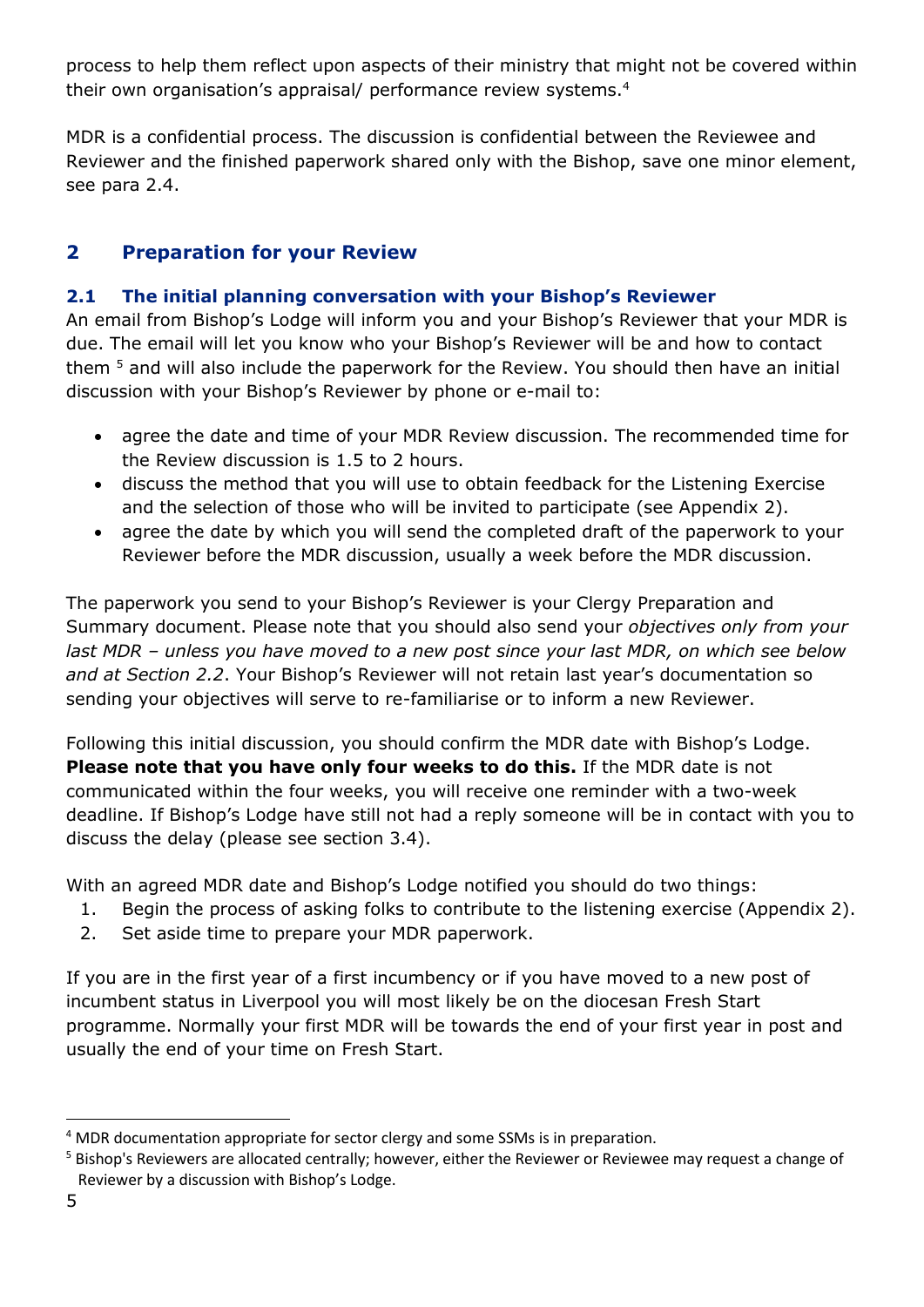## <span id="page-5-0"></span>**2.2 Reflection on your ministry**

The purpose of MDR is to reflect upon the previous year and identify things to celebrate, lament and to learn from.<sup>6</sup> This provides a basis from which to look forward to what God may be saying for the future, for your priestly ministry and your leadership of the congregations entrusted to you. In preparation for the Review discussion, you will need to make and take some time for serious and prayerful reflection upon your ministry.

If you are in a new post last year's objectives specifically around parish ministry will no longer be relevant. The Clergy Preparation and Summary Document invites your discernment in this first year of aspects of your ministry, emerging priorities and your engagement with Fresh Start which may shape and focus ministry objectives in the MDR.

To help you with this you should use the following important documents: the Ordinal, your objectives from last year's MDR or, in a new post, your reflections on your first year. Consider also your role description (including the diocesan vision statement  $\frac{7}{2}$ ) as well as the feedback from the listening exercise.

- When reflecting upon the Ordinal you might think specifically about the last 12 months, and identify two or three phrases that resonate with you and outline why they do.
- Review your objectives from last year's MDR: What is there to celebrate? What worked well? What has caused you to lament? What didn't work well or was frustrating? Have you seen growth? Did you achieve your objectives from last year? What remains left undone and why may things not have been achieved? If in a new post, what are you discerning, what is emerging as significant?
- Reflect upon how your ministry over the past year reflects our diocesan vision, the specific hopes and plans for the diocese as set out in the "five numbers" and the Bishop's Rule of life. (See Appendix 4 if this is not stated in your role description.)
- Reflect on the feedback from the Listening Exercise which will come to you directly if you are using Method One; for details on the options available, see Appendix 2.  $8$

Any Role Description should be reviewed annually and may be updated to reflect important changes in the ministry of the parish priest and the context of that ministry, including wider responsibilities in the diocese. Significant changes to the role description should be agreed with the church wardens in consultation with the PCC, in a team ministry with team clergy, with the area dean and signed off by the Archdeacon.

-

<sup>&</sup>lt;sup>6</sup> "In looking back there is an opportunity to acknowledge all there is to be thankful for and anything that is a matter for lament, and in looking forward to anticipate the changing demands of the role, identify future objectives and areas for potential development" (Ministerial Development Review Guidance Archbishop's Council 2010)

 $7$  Older role descriptions may not include a vision statement; please see Appendix 4

<sup>&</sup>lt;sup>8</sup> If you are using Method Two your Listening Exercise contributors will send their reflections directly to your Reviewer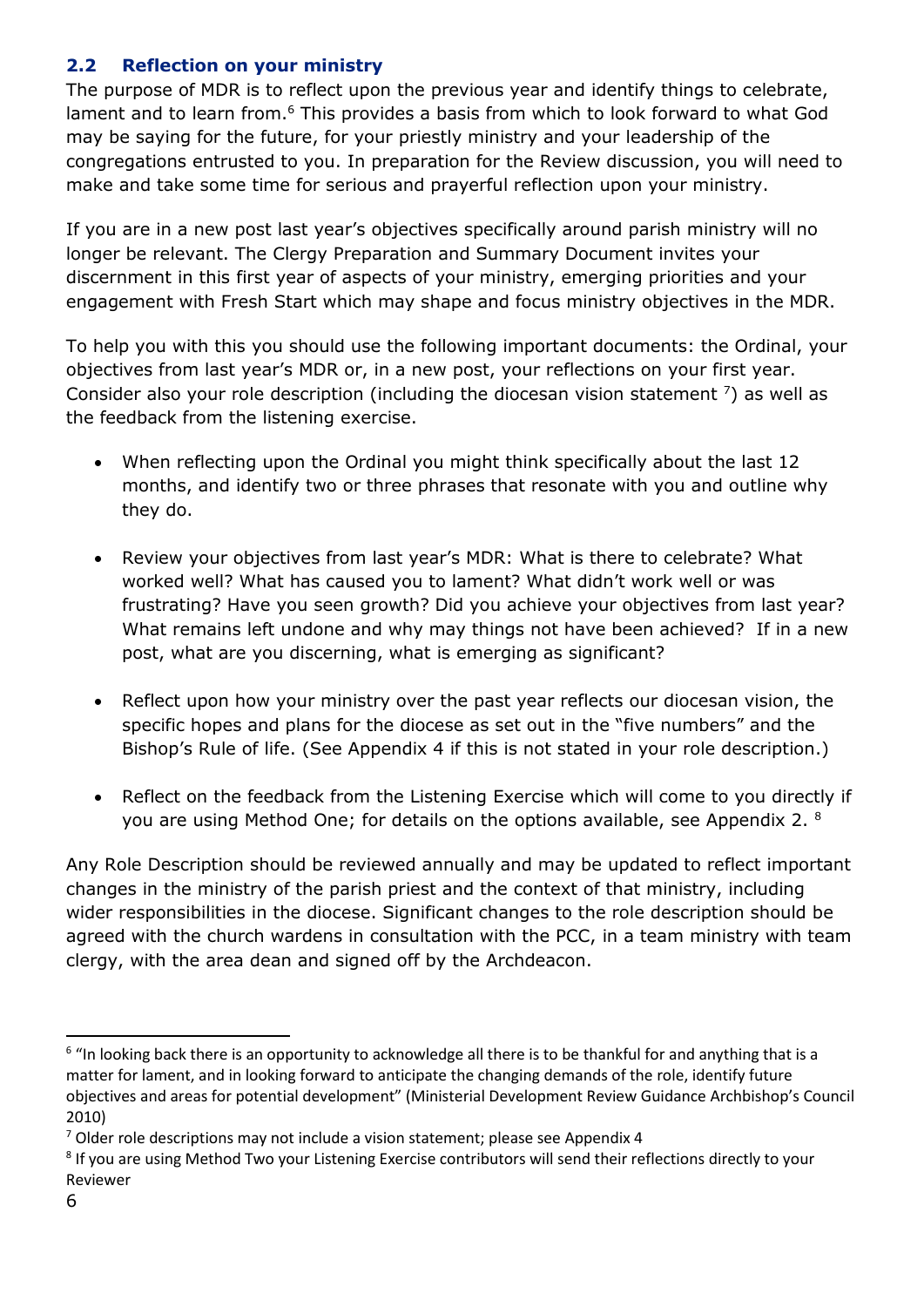## **Where are you now?**

This first question should summarise your reflections. Your summary will give you and your Reviewer a sense of this past year. One or two aspects may be touched upon or perhaps explored in more depth. You may want to note here:

- something that resonated afresh as you read the Ordinal
- things to celebrate, lament or consider as you revisit last year's objectives and reflect on the listening exercise
- how you are engaging with the Rule of Life and the "five numbers"
- your own spiritual and ministerial health
- where you are seeing God at work in the place you are called to serve.

## **Where do you hope to be?**

From your reflection you should then identify the three or four key matters that you would like to focus upon in conversation with your Reviewer. These issues are entirely for you to determine. They may include specific concerns or celebrations in parish life and ministry; your sense of wellbeing and a sustainable rhythm in ministry, positive or negative; your ability to balance the demands on your time or perhaps areas of ministry that engage, exhaust or energise or those that invite exploration and engagement.

These three or four issues may begin to form into or inform your objectives for the coming year. But remember these objectives will be discussed, honed and agreed with your Reviewer during the discussion.

## <span id="page-6-0"></span>**2.3 Looking forward**

This section of your MDR paperwork will be substantially completed during the Review discussion and will firm up some key objectives for the year ahead under four headings which explore:

- staying healthy in ministry: your physical and mental self-care and wellbeing, sustaining the relationships that nurture you and managing the permeable boundaries of ministry
- how you are sustaining and developing your spiritual life and priestly ministry, incorporating the diocesan Rule of Life within this, summarised in Appendix 4
- objectives you discern for the breadth and depth of local church life and ministry, discerned in light of the hopes and plans of our diocese encapsulated in the "five numbers", including making and growing disciples, new leaders or new worshiping communities. If a recent Archdeacon's Parish Review (APR) has raised any specific issue for the church(es) to address it will be appropriate to capture that here
- consideration of wider aspects of your ministry not covered by the other objectives. For example, this may be perhaps gifts and skills you have to offer, particular areas of service within or outside the parish or things that will encourage and enhance your personal and professional development.

As you reflect and complete the initial *Reflection on your Ministry* section, some objectives may begin to crystallise for you. You might wish to jot down provisional, sketchy thoughts in the "a" sections of the four headings under *Looking Forward*, such as, "more time for reading" in 3a. You don't need to complete the "b" sections. They will be the focus of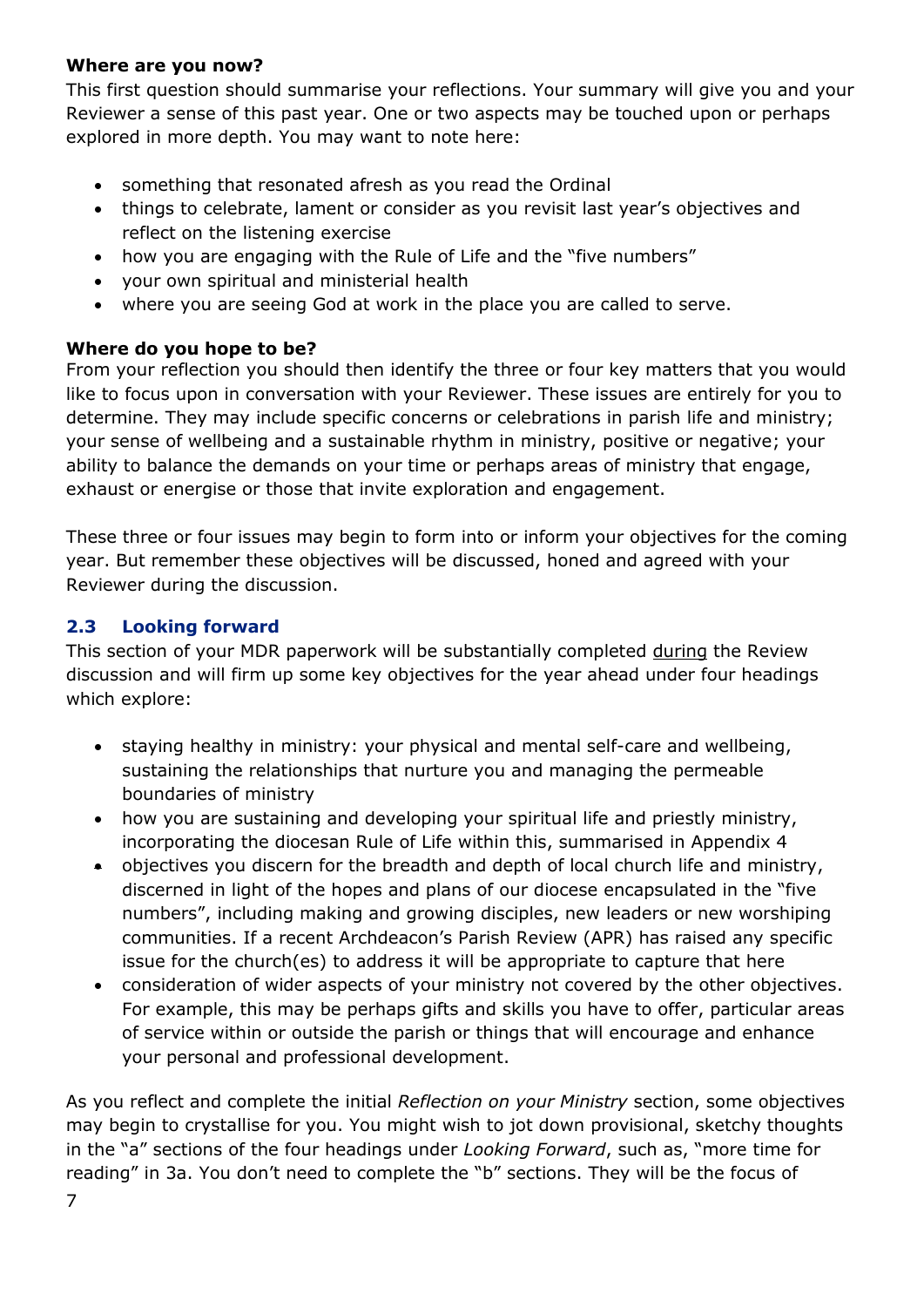discussions with your Reviewer who will encourage SMART objectives, as below and see Appendix 5. If you do write in the "b" sections please don't tie the details down.

## <span id="page-7-0"></span>**2.4 Final reflections**

This final section is for you to explore what support, encouragement and training will be valuable for you in the coming year. Complete the sections as follows:

- 1. Please summarise in advance of your MDR discussion any retreat, training or ministerial development opportunities you have taken this past year or so.
- 2. Please list any specific help, support or training that you would like to undertake to assist you in meeting your objectives. You may wish to flag up initial thoughts here and develop them during the Review. Any request for study leave, Bishop's Bursary application or Reading Week etc. should sit here. Please take the time to complete this carefully; only the information in this one question will be shared with Lifelong Learning to help plan clergy continuing development training.
- 3. Please complete this section only during or after the Review. You might note here:
	- o any issues of significance arising from your MDR discussion
	- o issues not raised at the Review but which you would like to talk about in confidence with the Bishop
	- o a request for an early meeting with the Bishop should there be some urgency.

# **3 The Review discussion and follow up**

## <span id="page-7-1"></span>**3.1 During the Review Discussion**

As the Bishops note in their theological statement, an MDR should be "searching". It should be an exploration of the ministry entrusted to us that is rich in "grace and truth" (John 1:14). Our Review discussion should be rooted confidently in the grace that calls us and give account for our ministry as faithful stewards of the mysteries of God (Luke 16:2; 1 Cor 4:1-2). The national MDR guidelines succinctly note that, "ministry is a gift and a trust" and that accountability "is about affirmation and encouragement as well as challenge".

Your discussion needs to be open and honest with appropriate space for both grace and truth, support and encouragement, honesty and challenge. Your Reviewer may use questions to probe more deeply into the issues you have raised and to encourage your deep reflection and learning, without the conversation becoming one of a counsellor or spiritual director.

Your Reviewer will use the MDR document to help structure your time together. The discussion will commence with your review of the past year and the results of your reflection. This part should not take up most of the discussion as the emphasis needs to be on looking forward to the next 12 months and the three or four key things that you would like to focus upon for the rest of the discussion.

*During the discussion, you may find it helpful to make notes of the key points and possible future objectives. At the end of the Review discussion, you and your Reviewer will need to agree on your objectives for the coming year.*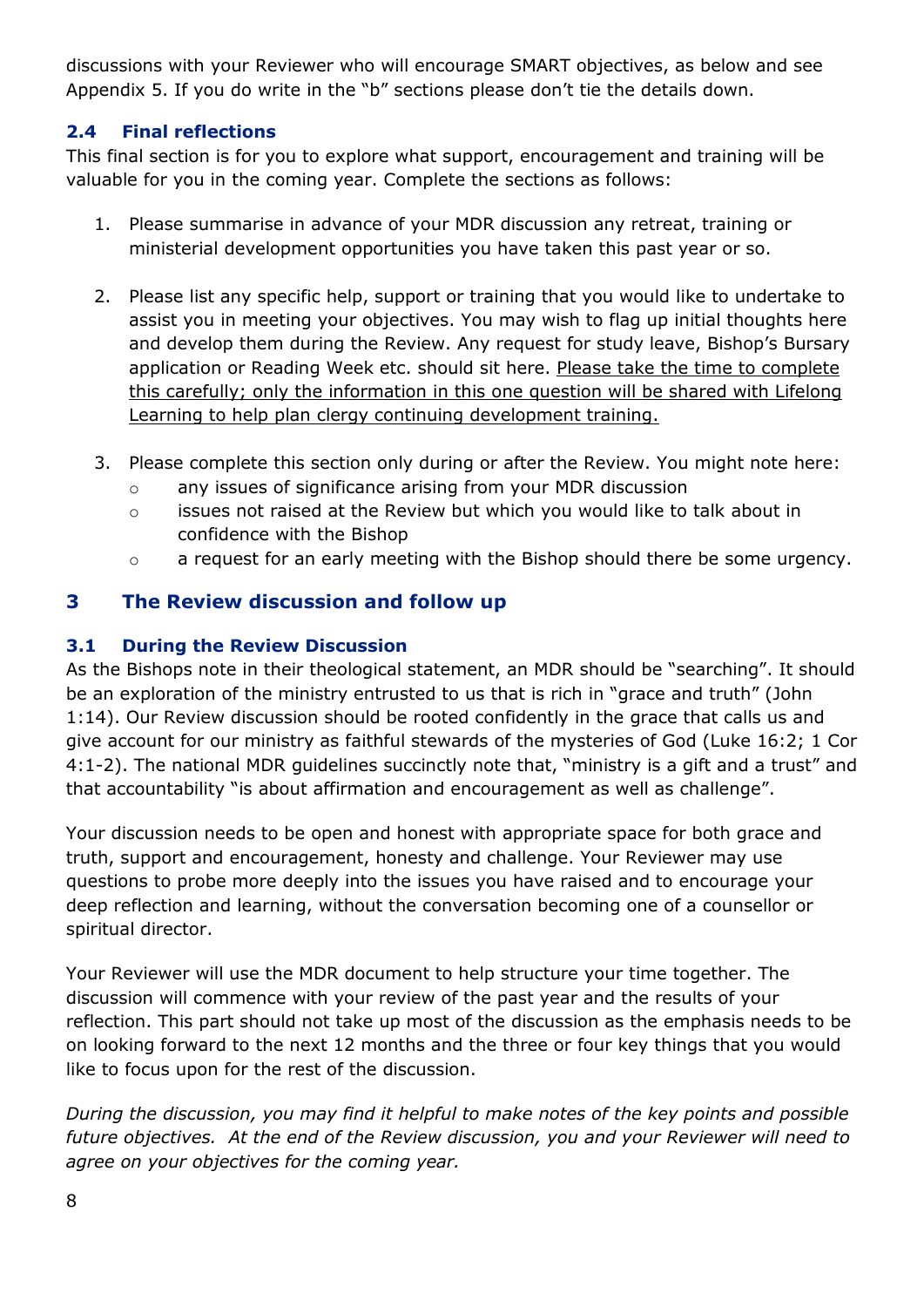It is the task of your Reviewer to help you think through your specific objectives and to ensure that they are coherent with your reflections on ministry, your needs and the aspirations of our diocesan vision and strategy.

Crucially also, your Reviewer will help you identify SMART objectives (see appendix 5). Your objectives need to be realistic, measurable and doable. As your Review meeting progresses you can use the space in the "b" sections to make notes and after the Review discussion to firm up and finalise your objectives.

## <span id="page-8-0"></span>**3.2 After the Review**

Allow some time after the Review to tidy up and complete the paperwork. Then ensure that your MDR document is sent to and signed off by your Reviewer by the deadline date you have agreed together. It is important that the final Review document accurately reflects your discussion. Your Reviewer will sign and return the document, without keeping a copy.

You should keep a personal copy and send an electronic copy to Bishop's Lodge with MDR clearly noted in the subject field. Again, you have a deadline of 4 weeks to do this, so if you have not sent the document back you will receive an email asking for this within two weeks. If you do not respond the MDR Manager will be in touch.

As noted under Principles of MDR in section 1.2 MDR is a confidential process. Your MDR conversation is confidential. Unless you agree differently with your Reviewer, once signed off your MDR Reviewer will delete their copy of your MDR documentation. You retain your personal copy and at Bishop's Lodge your MDR document will be stored in your personal file. Your MDR will be sent to and read by the Bishop but the contents will NOT be shared with anyone else without your consent. The one minor exception, as noted above, is that training requests **only** as listed in Question 2 of *Final Reflections* will be shared with Lifelong Learning through the Bishop's Officer for MDR at St James' House (see 3.4 below).

You will be asked by Bishop's Lodge to provide some feedback on the MDR process via an electronic link to a brief online survey. Please do provide your feedback on your MDR and how useful you have found it. This feedback is looked at regularly and used to help improve the processes as well as train and prepare the Bishop's Reviewers for their role.

#### <span id="page-8-1"></span>**3.3 Meeting with one of the Bishops**

Once the completed MDR document is received by Bishop's Lodge you will be contacted to make an appointment for you to meet with one of the Bishops of the Diocese approximately 6 months following the MDR. This is a confidential meeting (as understood in the context of section 12 of the "Guidelines for the Professional Conduct of the Clergy") and the aim is to provide an opportunity for discussion of any issues that have arisen during your Review as well as to review the objectives that you set. It is also an opportunity for the Bishop to explore how you are flourishing as a human being, as a Christian disciple and as a minister of the Gospel and how your ministry is contributing to the hopes and plans of the Diocese and the wider church and community.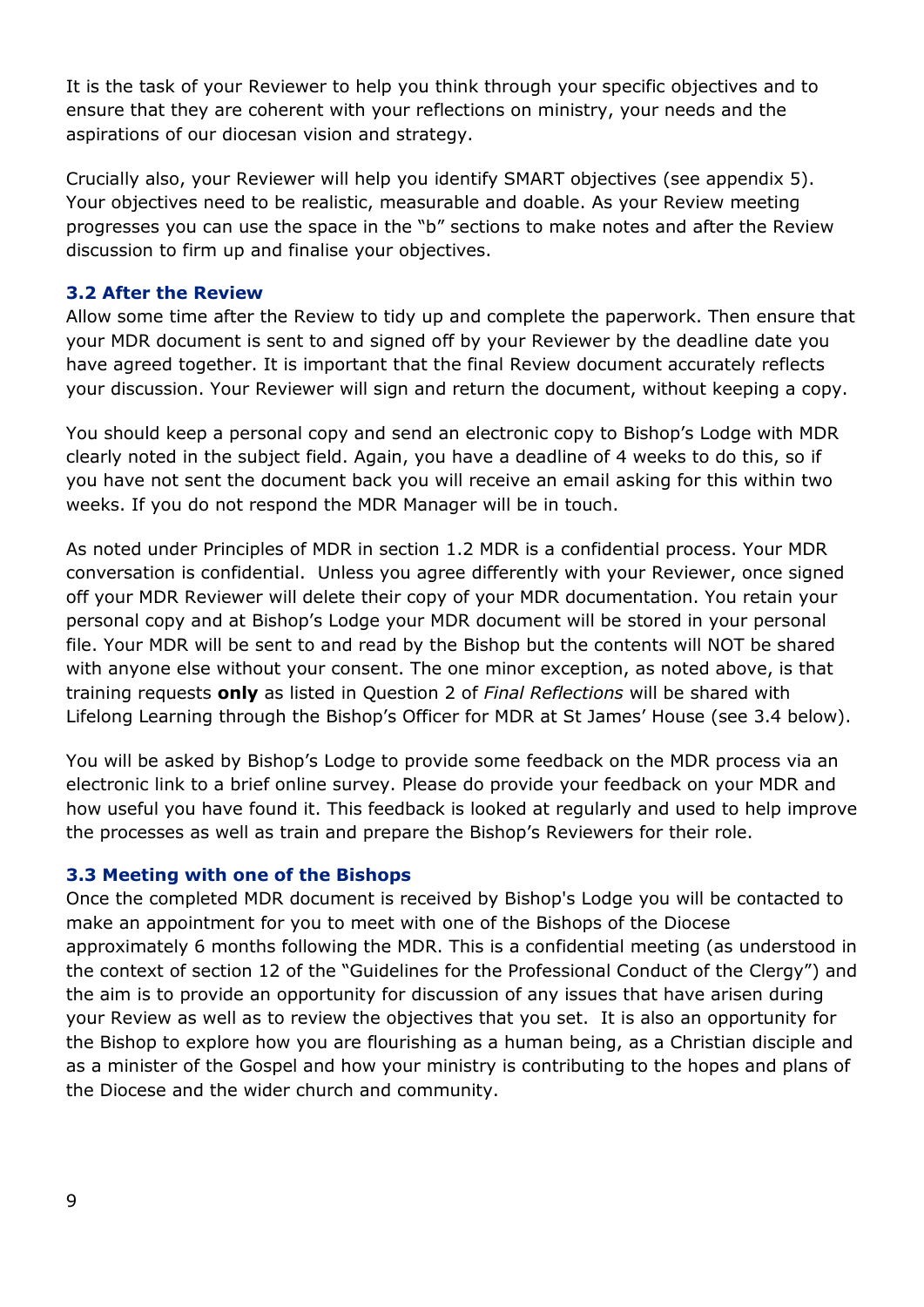If you would like or need that meeting to be sooner than six months please make sure this is recorded in question 3 of Final Reflections and discuss this with Bishop's Lodge when arranging the appointment.

## <span id="page-9-0"></span>**3.4 MDR oversight**

Oversight of the Bishop of Liverpool's MDR scheme lies with a small implementation group chaired by Ven. Pete Spiers, Archdeacon of Knowsley and St Helens. The implementation group reviews the scheme regularly, monitoring the administration of the scheme, reviewing paperwork and process, identifying issues arising from clergy feedback and arranging for MDR training opportunities

Day to day management of the MDR Scheme is undertaken by the Office at Bishop's Lodge. Operational oversight lies with the Bishop's Officer for MDR within Lifelong Learning at St James' House. The MDR Officer is responsible for:

- overseeing the system for MDR in the diocese;
- advising on the appointment of Bishop's Reviewers;
- ensuring that appropriate training and information is provided for Bishop's Reviewers and those being reviewed;
- being available to discuss the scheme with clergy.

## **Contacts**

- Ven Pete Spiers, Chair of the Implementation Group: [pete.spiers@liverpool.anglican.org](mailto:pete.spiers@liverpool.anglican.org)
- Steve Pierce, Bishop's Officer for MDR at St James' House steve.pierce@liverpool.anglican.org
- Nichola James, MDR manager at Bishop's Lodge [bishopslodge@liverpool.anglican.org](mailto:bishopslodge@liverpool.anglican.org)

## **And finally**

Many thanks for taking the time to review this guidance and to prepare both prayerfully and carefully for your MDR Review. MDR is a legal requirement for clergy under Common Tenure but it is much more than that. An aspect of episcopal oversight and support, the MDR process at heart seeks to help and enable clergy to flourish, as people and in our priestly ministry.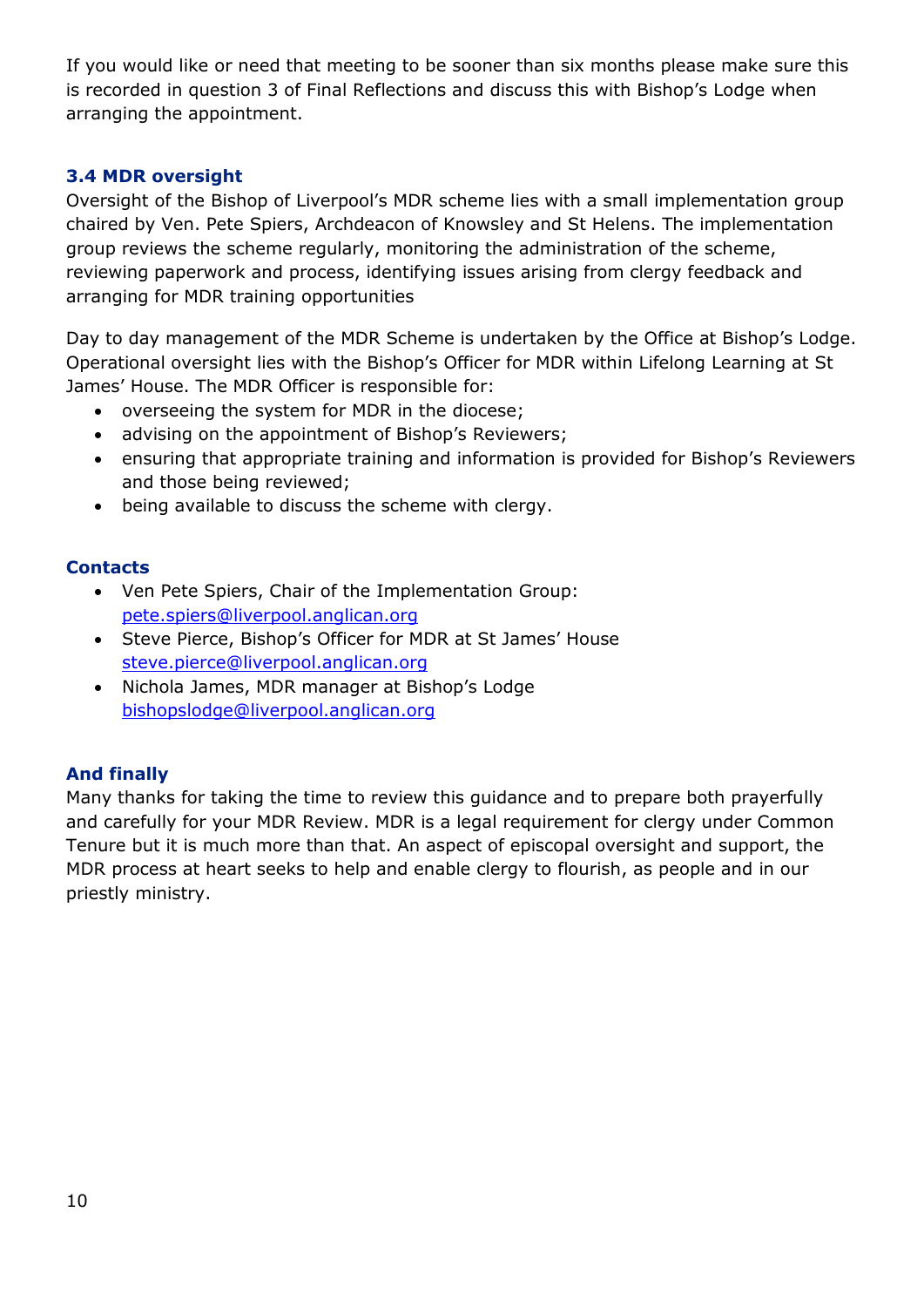<span id="page-10-0"></span>**Step One:** Bishop's Lodge will inform you and your Bishop's Reviewer that the MDR is due and send to you the Preparation and Summary Document and the Reviewee Handbook.

**Step Two:** You should make contact with your Bishop's Reviewer for a brief initial planning discussion**:** agree a date for the Review discussion, contributors and process for the listening exercise and the date that the preparation document and last year's objectives will be sent to your Bishop's Reviewer before the Review.

**Step Three:** You should inform Bishop's Lodge of the date of the MDR meeting within four weeks of the initial notification.

**Step Four:** Reflect, prepare your documentation and send to your Bishop's Reviewer along with the objectives only from last year's MDR.

**Step Five:** The Review discussion takes place.

**Step six:** Following the discussion, you should finalise and check the completed Preparation and Summary Document; send a copy to your Reviewer to check and sign; once agreed and signed by both parties you should keep a copy and forward a copy to Bishop's Lodge. Your Reviewer will not retain a copy of your MDR

**Step Seven**: Once your documents have been received by Bishop's Lodge they will be sent to the appropriate Bishop. You will be contacted to arrange an appointment approximately six months after your MDR. Any training requests (Final Reflections, section 2 only) will be extracted and separately sent to Lifelong Learning; your paperwork remains confidential to yourself, your Reviewer and your Bishops.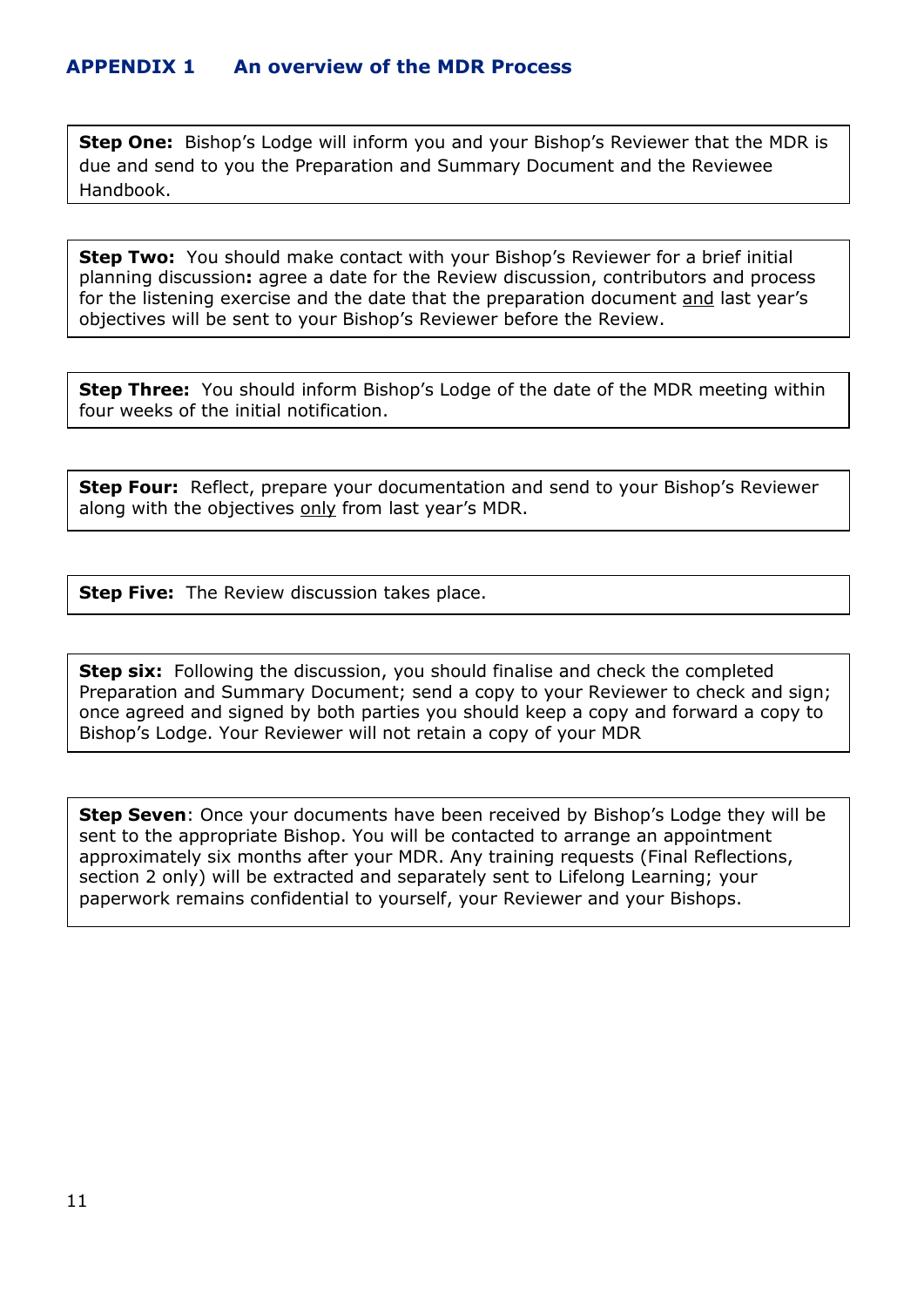## <span id="page-11-0"></span>**APPENDIX 2 Guidelines for the Listening Exercise**

This listening exercise is a key part of the Ministerial Development Review process. The aim is to invite helpful feedback from those you are called to serve. For this to be helpful there should be a balance of positive feedback and constructive comments on areas of potential growth.

The initial email from Bishop's Lodge will include a Listening Exercise Feedback Form which you should pass to all those who agree to contribute to your MDR Review.

Please note that under Method One, below, you do not need to send the individual responses to the Listening Exercise to your Bishop's Reviewer. Nor do they need to be sent to Bishop's Lodge with the final paperwork after your Review.

The responses will inform your personal reflection and you may wish to note either the general tone or one or two specific observations in your paperwork. Your Bishop's Reviewer will invite your comments on and responses to the substance of the Listening Exercise.

## **Inviting contributors to the Listening Exercise:**

Feedback works best when it is open, honest and timely. Therefore, for the listening exercise to be of maximum value, it is important that those individuals who contribute feel free to give honest feedback. Three models are offered which address confidentiality in different ways. Under Method One your chosen contributors to the listening exercise share their written feedback only with you; under methods Two and Three contributors share their observations with your Reviewer who will reflect back to you. The exact method for gaining feedback should be discussed during the initial conversation when setting up the MDR meeting.

In preparation for each Review, you should invite between 3 and 5 people to contribute to the Review process. Contributors are asked to comment from their own experience of the clergy person's ministry, in particular on the clergy person's specific gifts and contribution over the last year, and areas for potential development.

To encourage the most helpful feedback it is worthwhile inviting a selection of people whom you encounter across different parts of your ministry. Two or three people will be from within the church community; for example, a Churchwarden, the leader of the Sunday School, a Reader, a committed and involved member of the church, a person from the PCC. One or two should be people from outside the church community, for example staff from the local school or a local councillor.

Contributors will only be invited to comment on aspects of your ministry with which they are familiar, so it is not important that they have experience of all aspects of your ministry and context. Depending upon your role you should always ask the following to be a contributor: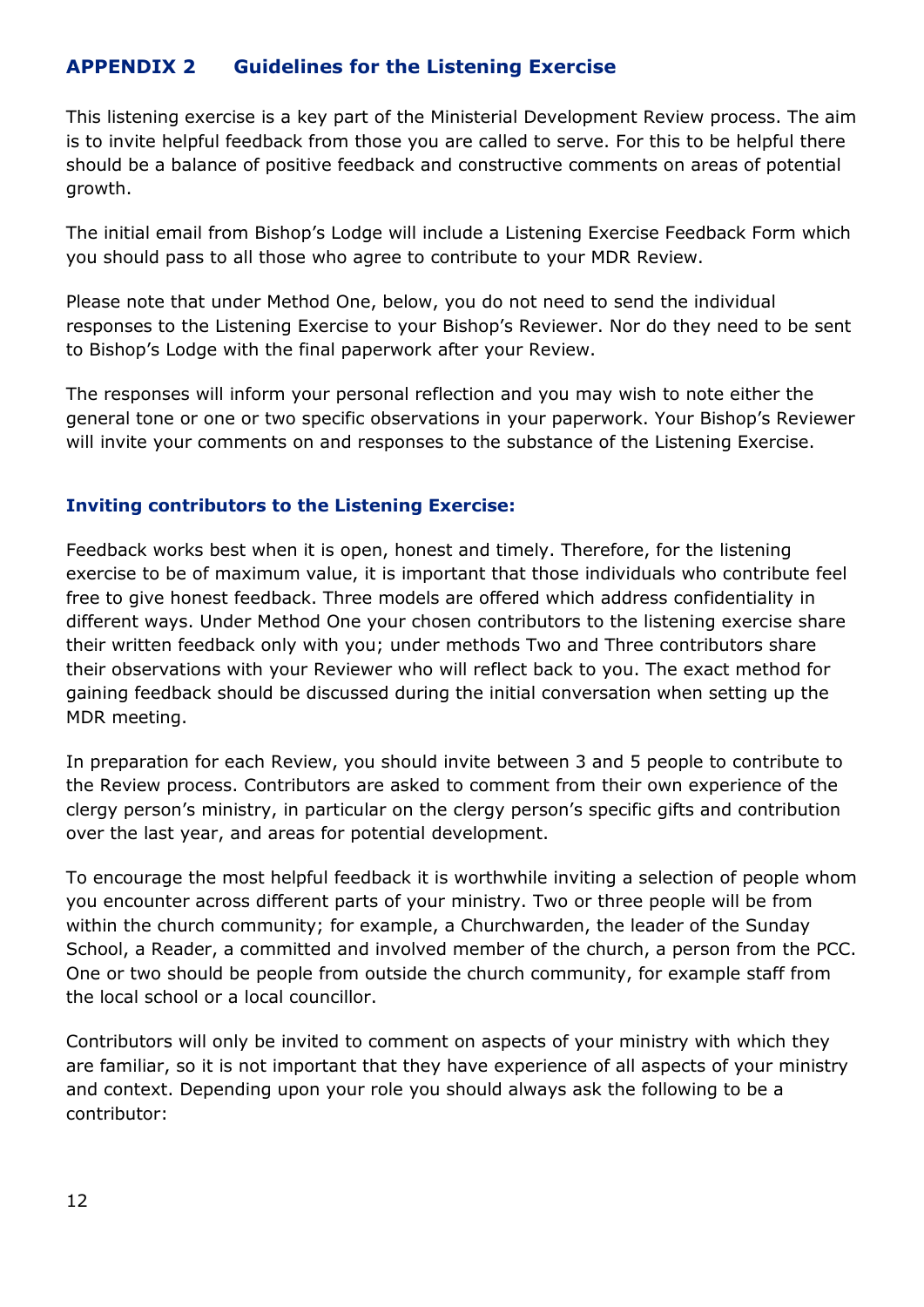- A training incumbent should include a curate;
- An incumbent should include one of any assistant clergy (e.g. self-supporting, retired and assistant ministers)
- A team vicar should include the team rector
- A team rector should include one team vicar.

The choice of whom to invite lies with you. However, you may discuss the selection with others, for example, with your Churchwardens. The Review itself may include a reflection on who it might be helpful to be invited to contribute the following year.

#### **Method One:**

Once possible contributors have been identified you should approach them to ask for their participation and tell them about the process and how their feedback will be used.

You should give each participant a copy of the feedback form along with a copy of your role description. Participants should be asked to read the role description and then reflect on the questions in the feedback form. They should complete the form and return it directly to you by the date given. This needs to be in time for you to read and reflect upon the feedback and incorporate it into the MDR discussion. You will know who has sent the feedback and the contributor will be aware of this. You do not need to send the contributor forms to your Reviewer but you are free to do so if you wish.

#### **Method Two:**

This is basically the same as method one, but that the feedback is sent directly to the Bishop's Reviewer who will collate it and then present it to you during the MDR discussion. Under this method you will know who is providing feedback but not who has fed back specific comments.

#### **Method Three:**

This method is more time consuming but can offer helpful insights. Using this round table method contributors to the Listening Exercise are invited to a meeting with your Reviewer who will lead a discussion based around the questions on the feedback form. Clergy are not present at this meeting and your Reviewer will offer you a summary of the points raised and these can then be used as part of your MDR reflection and discussion. You will know who is present at this meeting but not ownership of specific comments.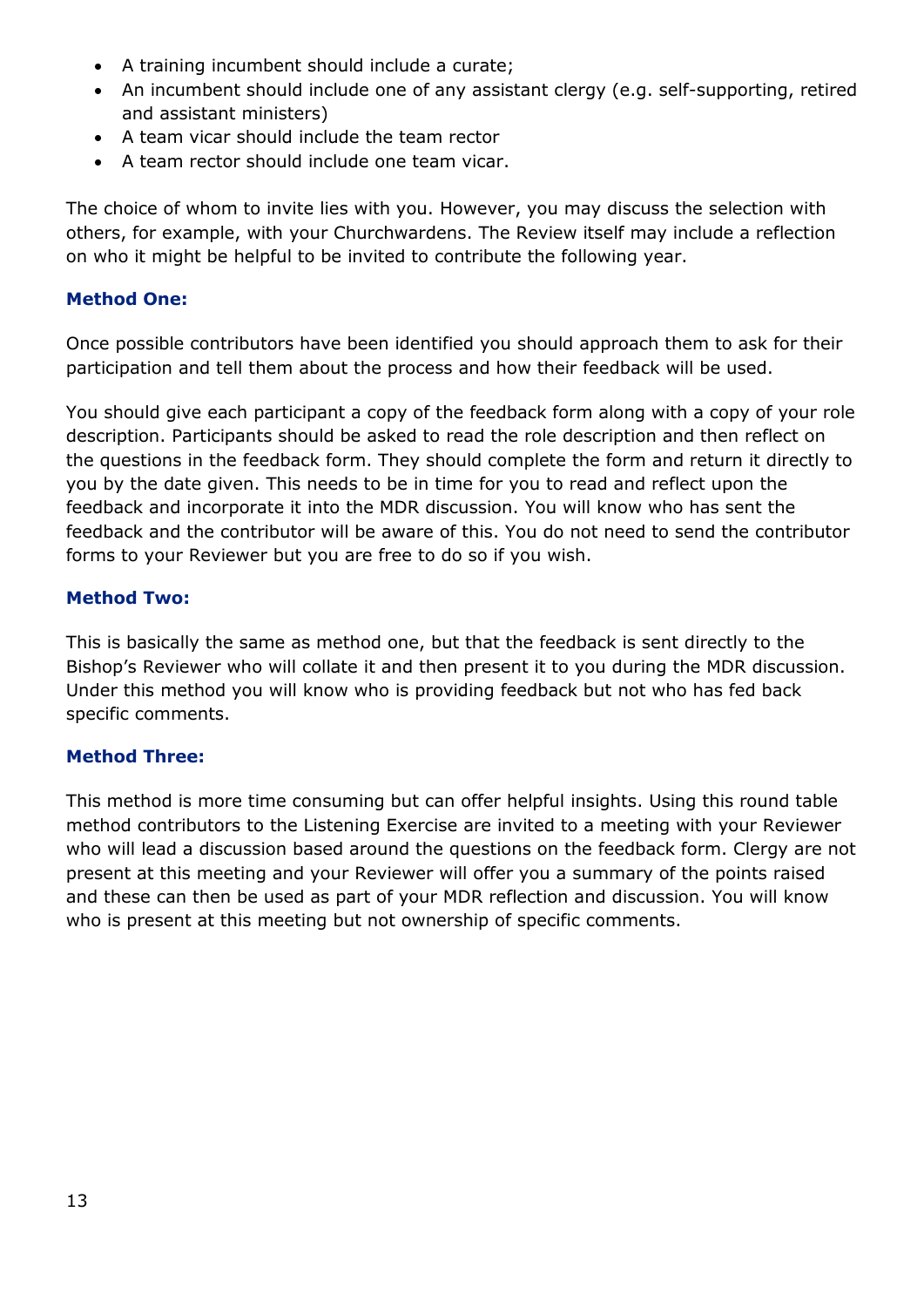## <span id="page-13-0"></span>**APPENDIX 3 The Ordinal**

Priests are called to be servants and shepherds among the people to whom they are sent. With their Bishop and fellow ministers, they are to proclaim the word of the Lord and to watch for the signs of God's new creation. They are to be messengers, watchmen and stewards of the Lord; they are to teach and to admonish, to feed and provide for his family, to search for his children in the wilderness of this world's temptations, and to guide them through its confusions, that they may be saved through Christ for ever. Formed by the word, they are to call their hearers to repentance and to declare in Christ's name the absolution and forgiveness of their sins.

With all God's people, they are to tell the story of God's love. They are to baptize new disciples in the name of the Father, and of the Son, and of the Holy Spirit, and to walk with them in the way of Christ, nurturing them in the faith. They are to unfold the Scriptures, to preach the word in season and out of season, and to declare the mighty acts of God. They are to preside at the Lord's table and lead his people in worship, offering with them a spiritual sacrifice of praise and thanksgiving. They are to bless the people in God's name. They are to resist evil, support the weak, defend the poor, and intercede for all in need. They are to minister to the sick and prepare the dying for their death. Guided by the Spirit, they are to discern and foster the gifts of all God's people that the whole Church may be built up in unity and faith.

- Do you accept the Holy Scriptures as revealing all things necessary for eternal salvation through faith in Jesus Christ?
- Will you be diligent in prayer, in reading Holy Scripture, and in all studies that will deepen your faith and fit you to bear witness to the truth of the gospel?
- Will you lead Christ's people in proclaiming his glorious gospel, so that the good news of salvation may be heard in every place?
- Will you faithfully minister the doctrine and sacraments of Christ as the Church of England has received them, so that the people committed to your charge may be defended against error and flourish in the faith?
- Will you, knowing yourself to be reconciled to God in Christ, strive to be an instrument of God's peace in the Church and in the world?
- Will you endeavor to fashion your own life and that of your household according to the way of Christ, that you may be a pattern and example to Christ's people?
- Will you work with your fellow servants in the gospel for the sake of the kingdom of God?
- Will you accept and minister the discipline of this Church, and respect authority duly exercised within it?
- Will you then, in the strength of the Holy Spirit, continually stir up the gift of God that is in you, to make Christ known among all whom you serve?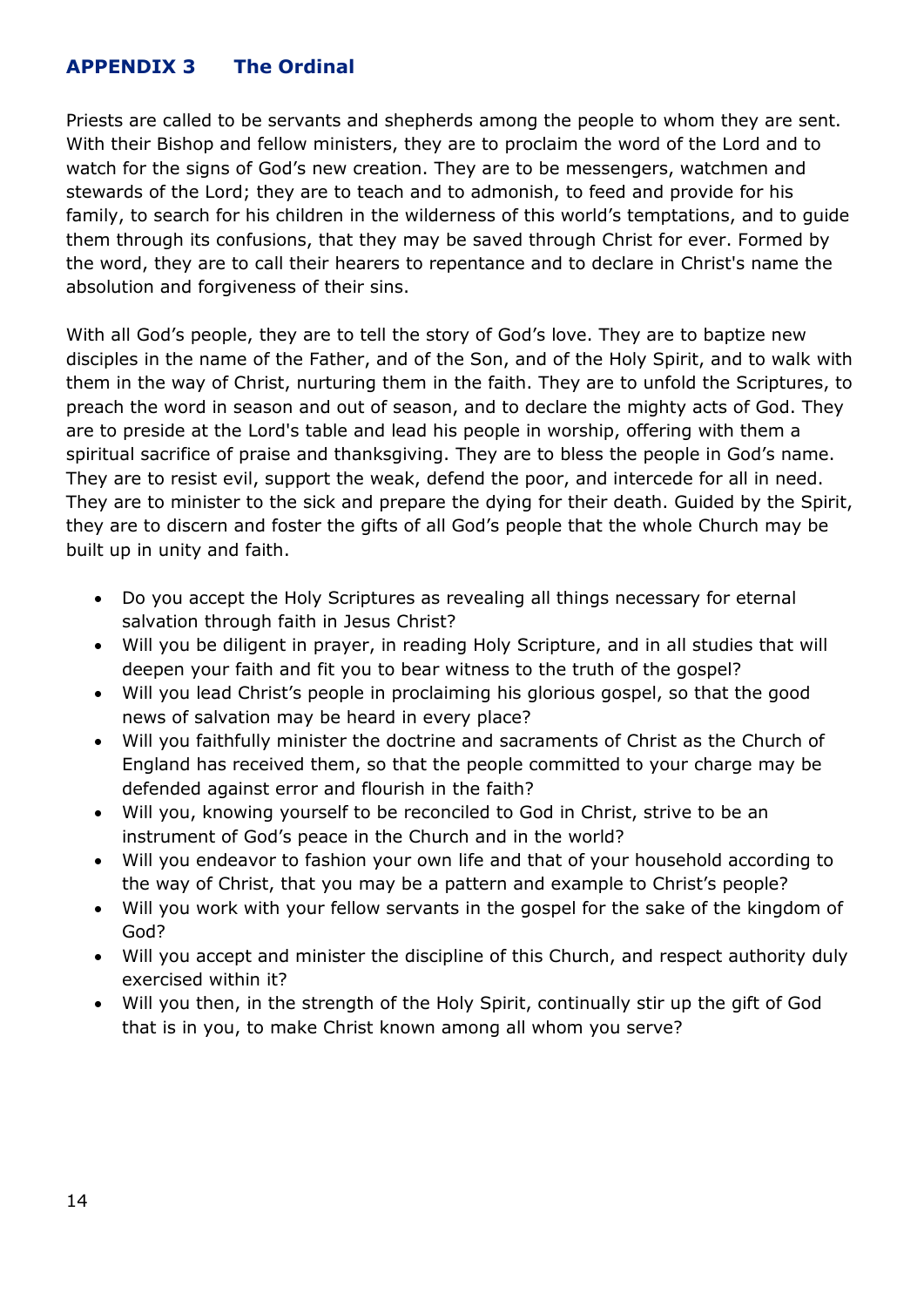## <span id="page-14-0"></span>**APPENDIX 4 Diocesan Vision and Rule of Life**

Our *vision* is clear:

#### **We are asking God for a bigger church to make a bigger difference: more people knowing Jesus, more justice in the world.**

Our *plans and prayers* to realise this vision centre on five numbers.

Two numbers apply to each one of us as disciples/followers of Jesus. Three numbers apply to people in leadership roles in the Church, tasks we share together.

#### *Disciples – all of us*

#### **1: Bring one friend**

*Bring one friend each year into the worshipping and serving life of the church.*

#### **10: Do ten things**

*Enact ten acts of service or points of connection each year that change the world for the better.*

#### *Leaders – some of us*

#### **100: Plant a hundred new congregations**

*Plant a hundred new congregations which draw new people into the worshipping and serving life of the church (over the next 10 years)*

#### **1,000: Grow a thousand new leaders**

*Identify and nurture a thousand new leaders in the worshipping and serving life of the church (over the next 5 years)*

#### **10,000: Build a body of ten thousand disciples**

*Encourage the first ten thousand people to commit themselves to the Rule of Life (over the next 3 years)*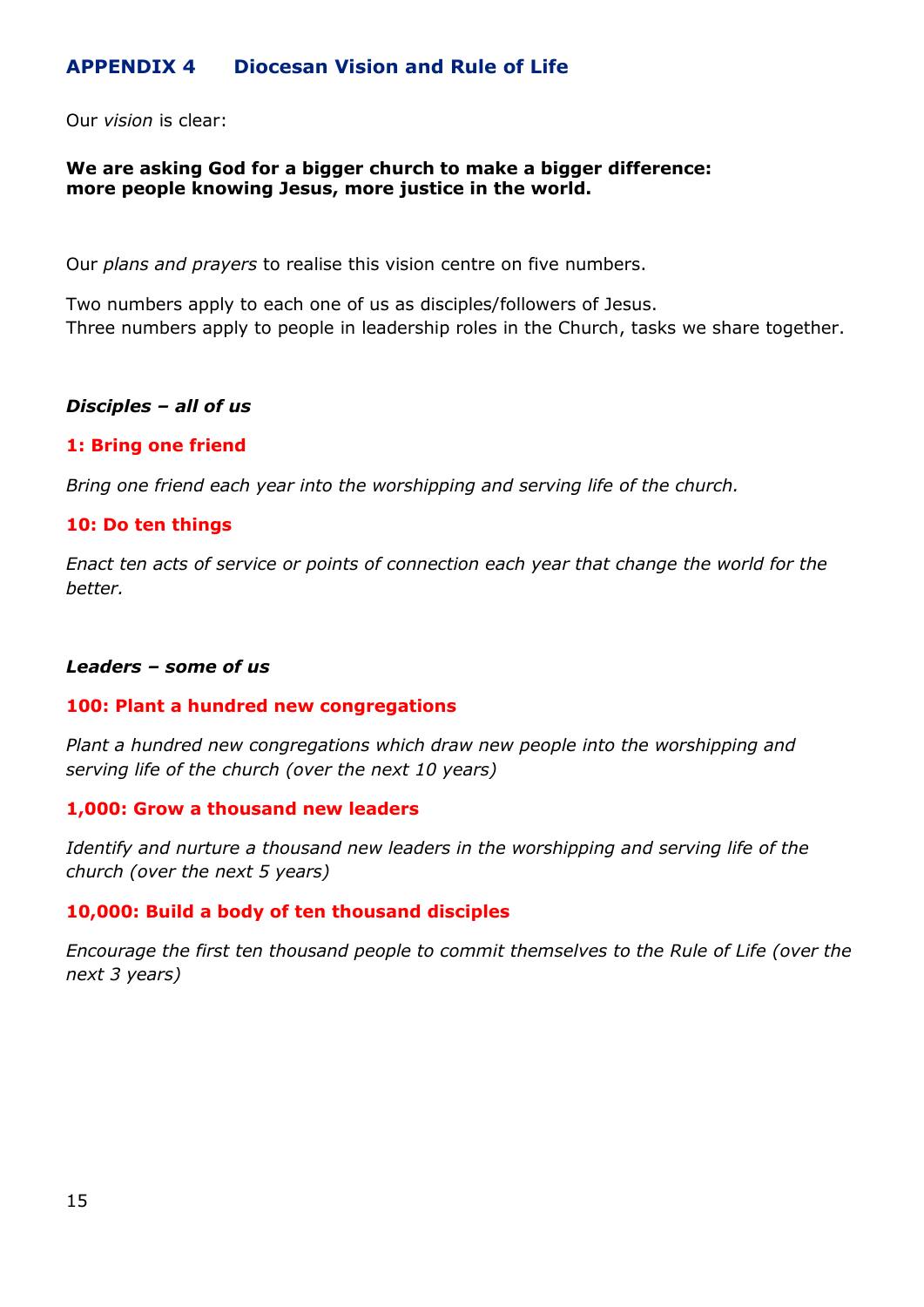



As a leader in the Diocese of Liverpool you have agreed to live your life according to our rule of life. To live such a life is to be a disciple.

If we ask God for a bigger church to make a bigger difference, and want to see more people knowing Jesus and more justice in the world, then God will answer our prayer is by making more disciples – and including us in that number.

Being a disciple on the Rule of Life means being on an inner journey – to Pray, Read, Learn; and an outer journey – to Tell, Serve Give.

#### **When we take the inner journey we respond to God's call, and we are not alone**



In prayer, as Jesus tells us, we enter the secret place to meet the One he called Father, who draws us close, who sees what is done in secret, who fills us with life.

In reading the Bible we meet the inspired writers who point us to God, and we meet those who have interpreted their words over the centuries so that we can read with love and understanding.

In learning the faith we meet the people God has given us in the church, parish, school, fresh expression or chaplaincy; we meet them and learn from them how to live

#### **When we take the outer journey we respond to God's sending love, and we are not alone**



In telling of Jesus we meet our friends who do not know him, as one by one we bring them to meet him for themselves, to know his love for them, and to be led by Him to his Father, their Father.

In serving others we meet their needs as we meet the people themselves, connecting with them in the struggle for justice and dignity, doing the many things God gives us to do with and for them to help and love them more.

In giving our lives we take our place among the hundreds of millions of people who bear the name of Christ worldwide, and among the more than sixty thousand people who are actively connected to our diocese.

> For more information and support to follow the Rule of Life sign up at [www.ruleoflife.org.uk](http://www.ruleoflife.org.uk/)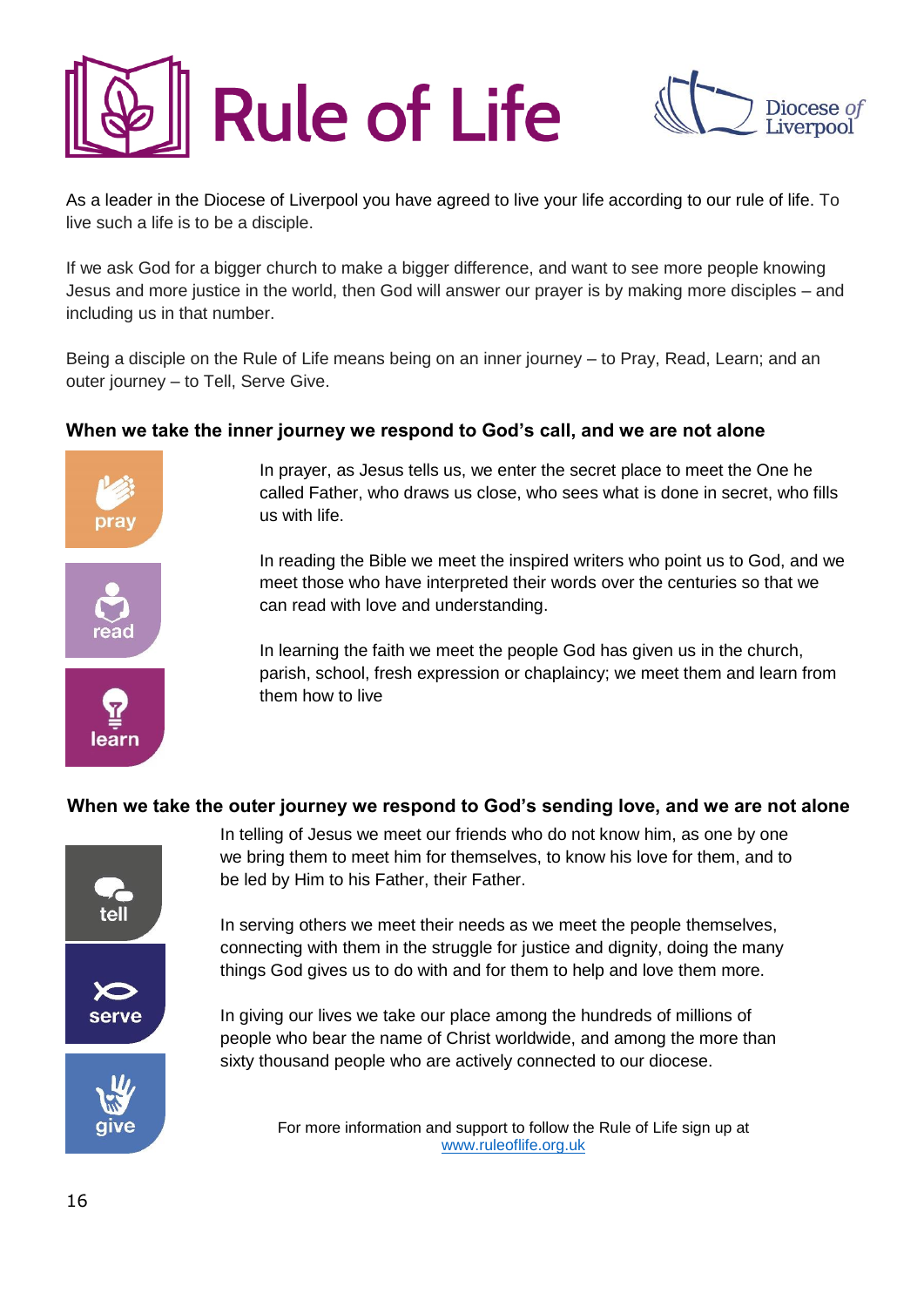# <span id="page-16-0"></span>**APPENDIX 5 Setting SMART Objectives**

The latter part of the discussion involves the setting of objectives for the coming year. This is not simply a business planning exercise, but an opportunity to listen to God and reflect upon what He may be saying about the development of ministry for the future.

Because everything we do is ultimately an expression of "the hope that is in us" (1 Peter 3.15) it is important to remember that planning and the setting of objectives leave room for God to change, challenge and surprise us. Intercessors are those who pray as well as plan the future into being and our strategic initiatives should always make space for the energies of God and the outpourings of the Spirit (Romans 12.4) that foster virtue, hope and justice.

During your conversation, you will need to ensure there is enough time for a full discussion about the objectives and be sure to consider what has emerged in the conversation. You might want to keep a running list during the discussion of possible objectives and this might act as a starting point once you are deciding on objectives, or which can be added to their list.

Remember to ensure that at least one objective is about your well-being. You should start by identifying this particular objective.

Good objectives are SMART. For the objectives to be of greatest use it is important that they are:

**S** pecific **M** easurable **A** chieveable **R** ealistic **T** ime set

## **Is the objective specific?**

The objective *"Get the church to think about mission in the coming year"* is not specific and is really rather vague. It might be better to try to define what specifically about mission you want the church to think about. What would you like the Church to focus upon? Are you planning to talk about mission or engage in mission activity? It might be better to write such an objective as:

*"Preach two sermons in May about God's Mission" or "Talk with the PCC in June with a view to setting up a Mission Shaped Church course for next autumn".*

## **Is the objective measurable?**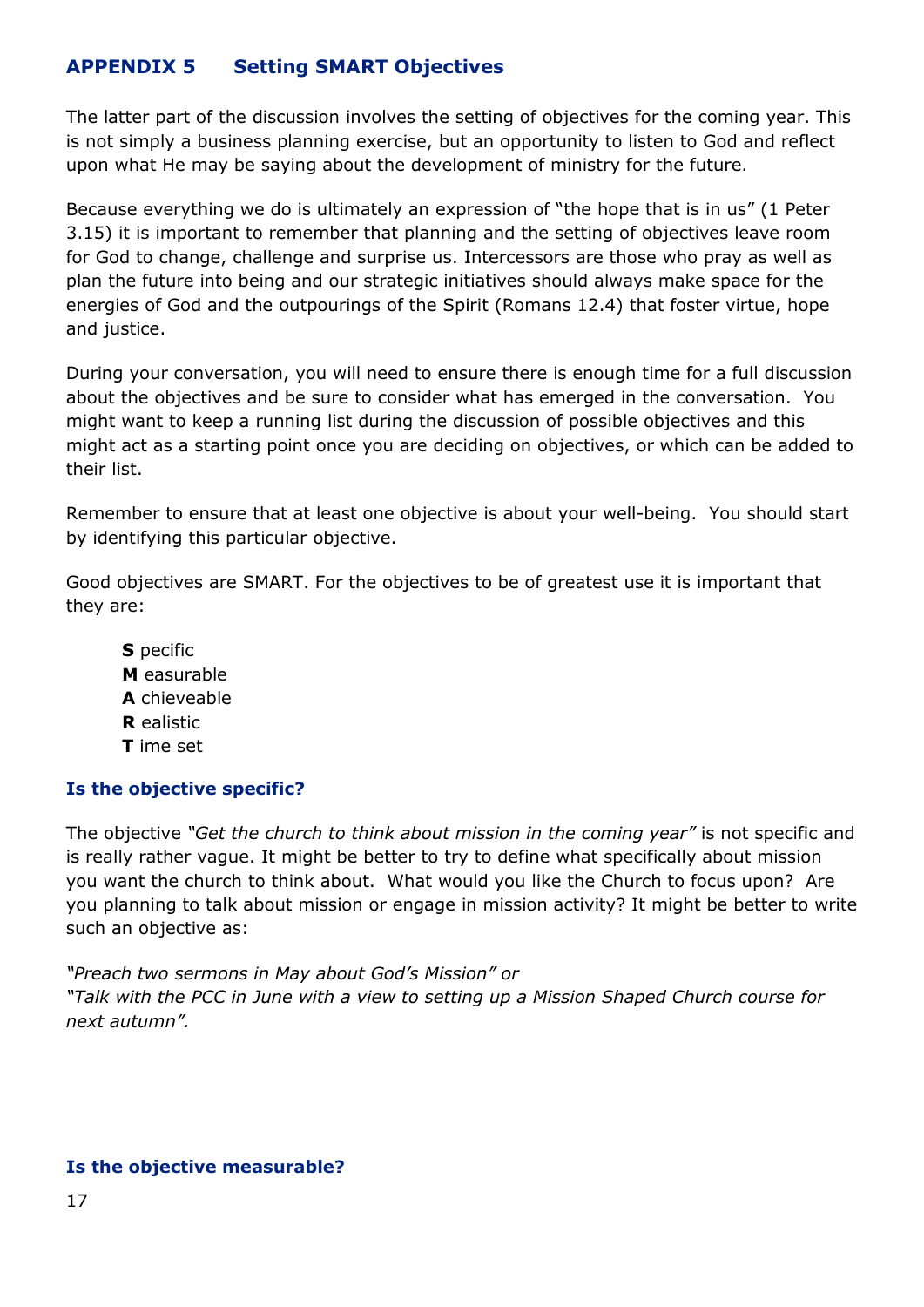The alternatives given above are measurable and it is easy to know if you have preached the sermons or spoken to the PCC and set up the course for the following autumn.

## **Is the objective achievable?**

With the original objective it would be possible to do almost anything related to mission in the coming year and so achieve the objective. However, how will you know if you have achieved what you wanted to achieve when you first identified mission as an objective?

## **Is the objective realistic?**

The objective needs to be realistic within the time and resources that are available. However, room must be made for the God of miracles to surprise us! Is God calling you to set an objective that stretches your faith and perhaps the faith of the church?

## **Does the objective have a time frame?**

The objective should be time-specific as far as possible. A year is a long time, and if we allow a year to achieve something it is always easy to put it off. Also, some objectives may be so big that they would need to be broken down into a series of smaller steps, each with their own time frame. For example:

#### *"Try to get more time for personal study and family life in the next year"*

It might be better to try to identify a series of smaller steps such as;

- Within the next month: To set Friday as my day off and to let the PCC and congregation know.
- Contact Lifelong Learning and book onto the next available Time Wisdom for Ministry course.
- Within the next month contact Lifelong Learning to discuss the arrangements for study leave to be taken next year.
- Discuss with my family our next holiday and book it within the next two months.
- Select and purchase one new book dealing with developments in Old Testament theology within the next month.
- Identify and schedule 2 hours a week in my diary for the next 3 months to read and think about the contents of the book.
- Within the next month: Contact Lifelong Learning to ask about any study days that will help develop my knowledge of Theology of Mission.

Once you have agreed the objectives for the coming year, you need to write them into the final two pages of document.